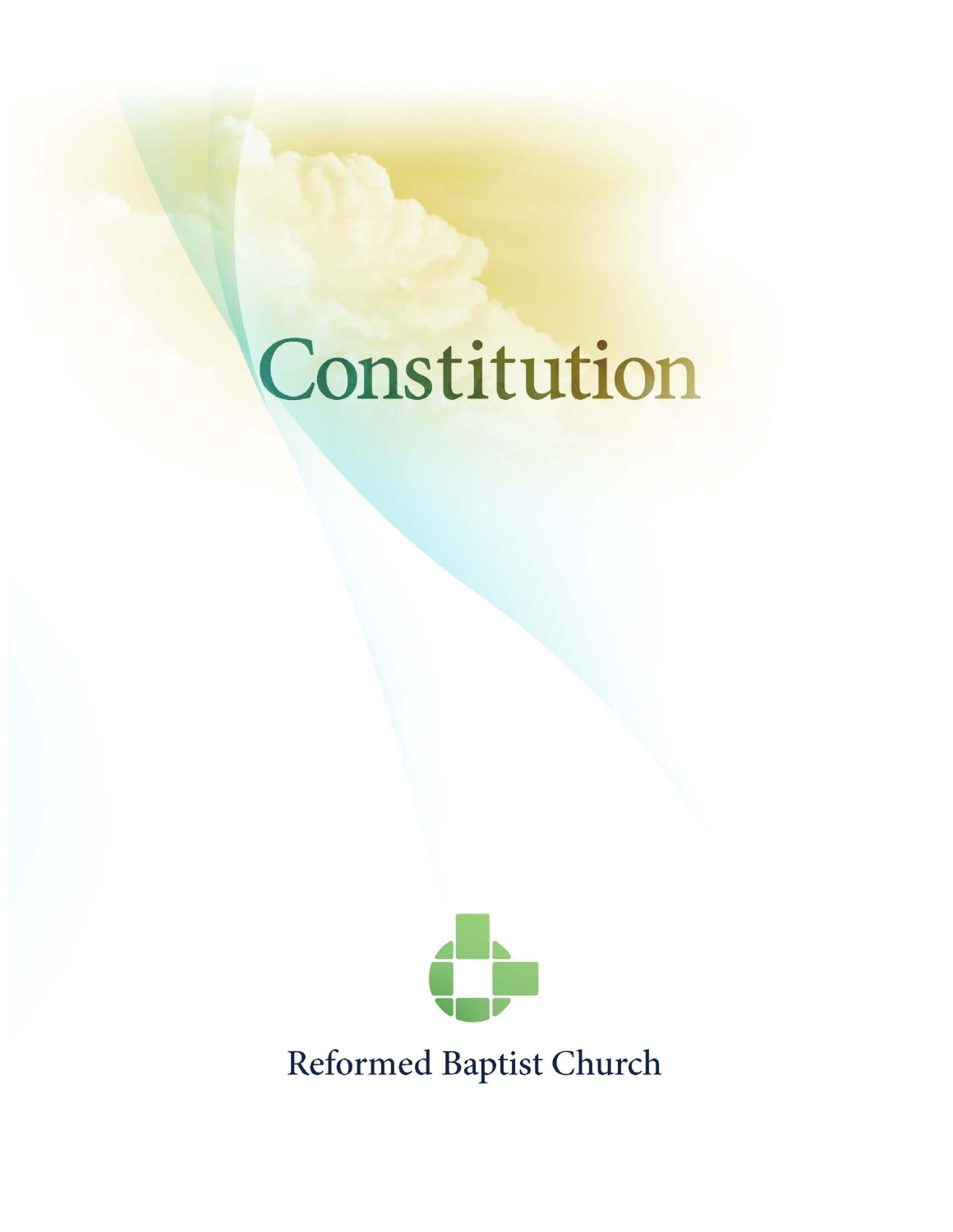# Contents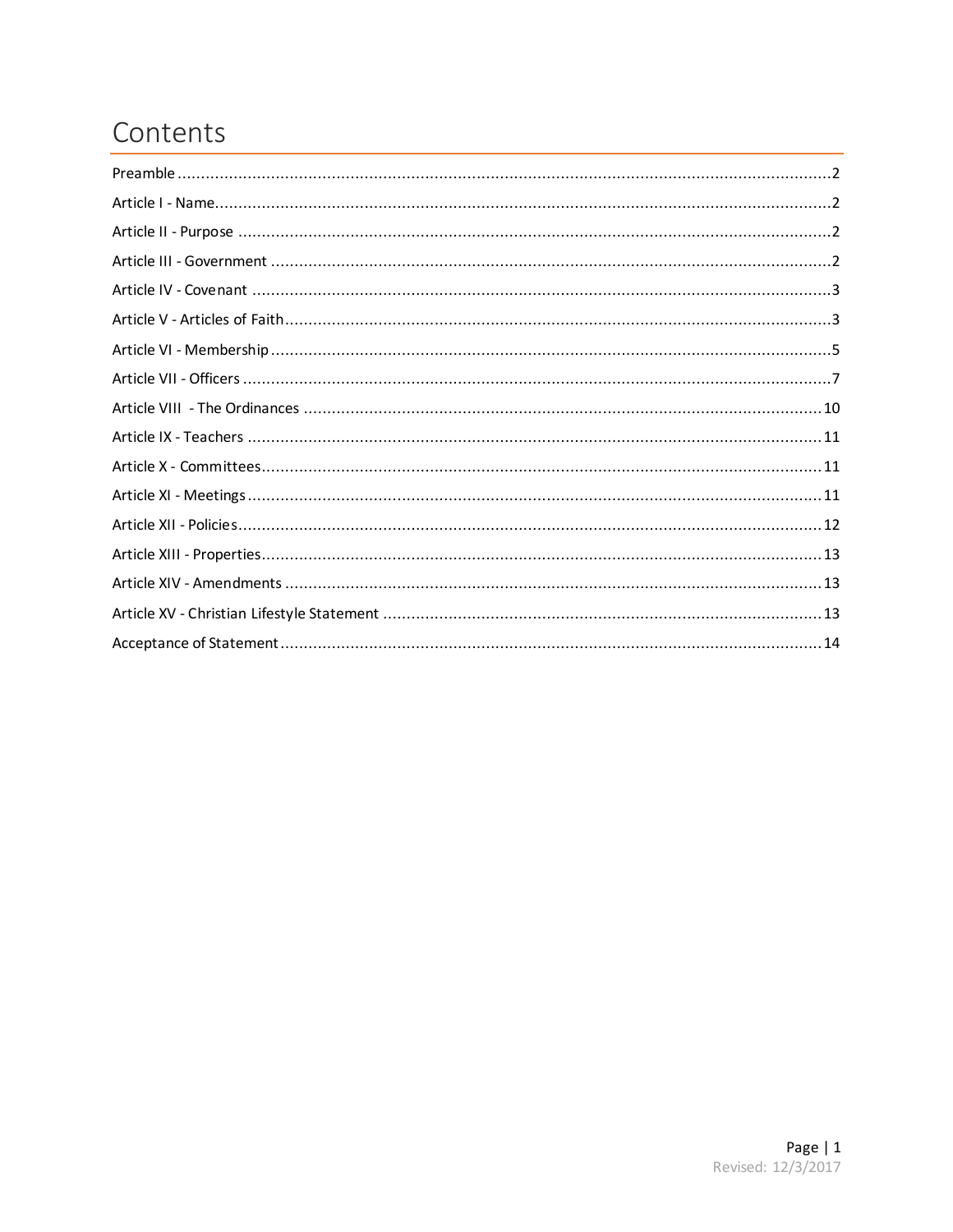# <span id="page-2-0"></span>Preamble

Placing our faith wholly in the Lord Jesus Christ for our salvation, and believing in the verbal-plenary inspiration of the Holy Bible, we affiliated ourselves with one another as a body of immersed believers, and we adopt this constitution as a declaration of our convictions so that we may carry on the Lord's work decently and in order.

### <span id="page-2-1"></span>Article I - Name

The name of this organization shall be the Reformed Baptist Church of Kalamazoo, Michigan.

# <span id="page-2-2"></span>Article II - Purpose

The purpose of this church is to:

- A. **Love and glorify God the Father, Son, and Spirit.** We will accomplish this, by the grace of God, according to the Word of God, through our worship, service, praise, proclamation, thanksgiving, and by our faith and obedience to God.
- B. **Build up and strengthen one another so that we all become more like Jesus Christ.** We will accomplish this, by the grace of God, through our love for one another expressed in: the teaching and instruction of the Word of God, the use of our God-given gifts, giving of our material goods, discipleship, fellowship, hospitality, intercession, exhortation, encouragement, and when necessary – biblical discipline.
- C. **Advance the Kingdom of God through the proclamation and defense of the gospel.** We will accomplish this, by the grace of God, through supporting and actively participating in local evangelism and in worldwide missions.

# <span id="page-2-3"></span>Article III - Government

We joyfully acknowledge Jesus Christ as the Lord and Head of the Church. He reigns over us and we belong to Him. Through the Holy Scriptures and by the Spirit of God, Jesus Christ guides and directs our local church. Furthermore, we believe that the church is to be governed by a group of godly men, usually called "elders" in the Holy Scriptures.

- A. The relationship between the leadership and the congregation must be one of mutual love and respect. The elders are to lead as humble servants by godly example and biblical instruction. The congregation is to respond by submission and obedience to the leadership so that their work may be done with joy. The elders will support and lead the church in fulfilling its purpose and its biblical congregational responsibilities.
- B. We joyfully and exclusively submit to Jesus Christ and the instruction of His Apostles as revealed in the Holy Scriptures. We do not recognize any other individuals or institutions as having authority over our local church. We are an independent church which voluntarily cooperates with other churches and groups of like faith and practice.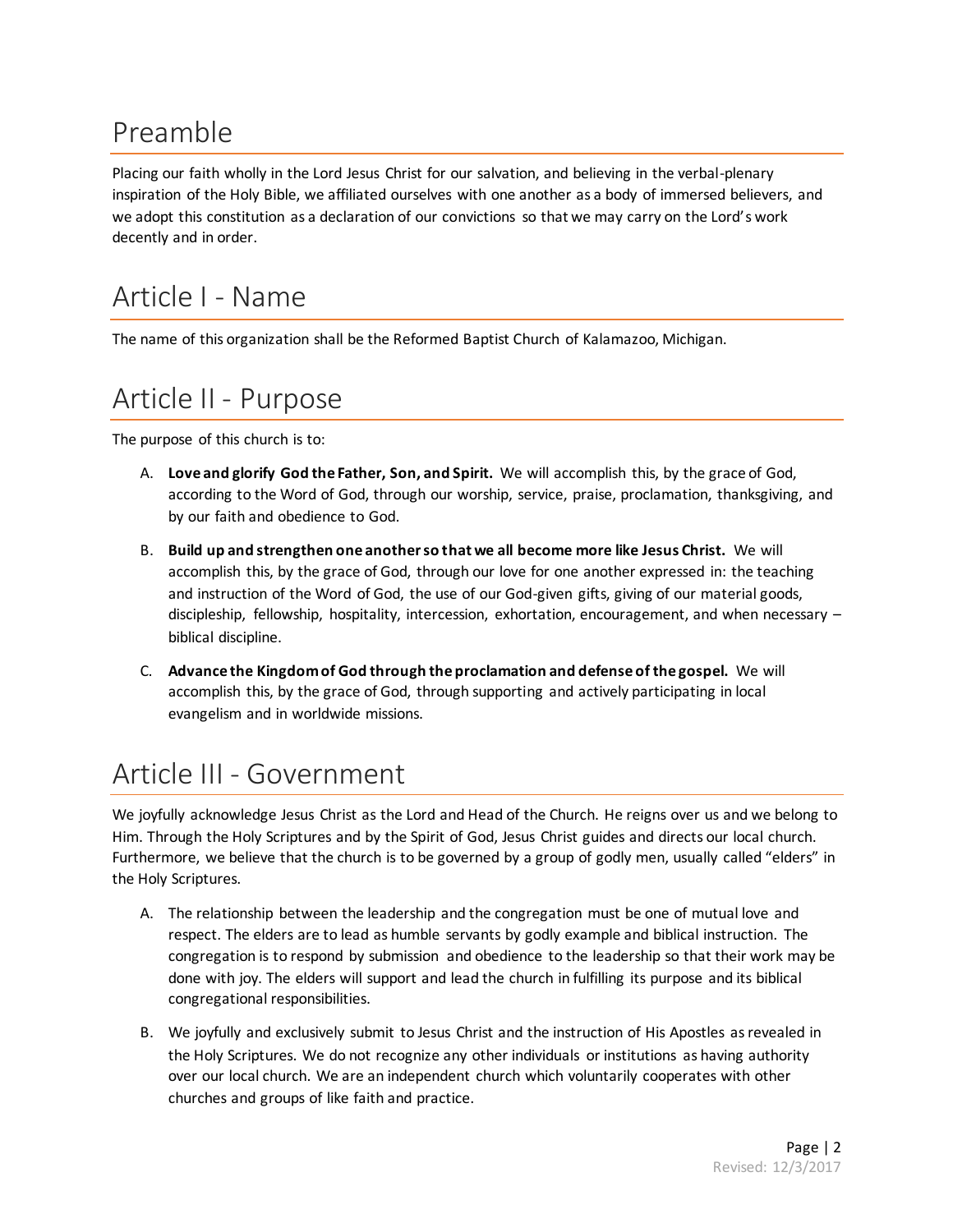# <span id="page-3-0"></span>Article IV - Covenant

Having been led as we believe by the Spirit of God to receive the Lord Jesus Christ as our Lord and Savior and, on the profession of our faith, having been baptized in the name of the Father and of the Son and of the Holy Spirit, we do now, in the presence of God, angels, and this assembly, most solemnly and joyfully enter into this covenant with one another as one body in Christ.

We purpose, therefore, by the aid of the Holy Spirit to walk together in Christian love, to strive for the advancement of this church in knowledge, holiness and comfort, to promote its prosperity and spirituality, to sustain its worship, ordinances, for the support of the ministry, the expenses of the church, the relief of the poor, and spread of the gospel through all nations.

We also purpose to maintain family and private devotions, to educate our children according to the Word of God, to seek the salvation of our relatives and friends, to walk circumspectly in the world, to be just in our dealings, faithful in our engagements and exemplary in our behavior, to avoid all gossip, backbiting, and excessive anger, and to be zealous to advance the kingdom of our dear Savior.

We further purpose to watch over one another in brotherly love, to remember each other in prayer, to aid each other in sickness and distress, to cultivate Christian sympathy in feeling and courtesy of speech, to be slow in taking offense but always ready for reconciliation, being mindful of the words of our Lord, and to secure it without delay.

We moreover purpose that when we remove from this place, we will as soon as possible unite with some other church where we can carry out the spirit of this covenant and the principles of the Word of God.

# <span id="page-3-1"></span>Article V - Articles of Faith

This church accepts the Holy Scriptures, consisting of the 66 books of the Old and New Testaments to be the only inerrant and all-sufficient rule of faith and practice. These Scriptures are the inscripturated Word of God, wholly inerrant, verbally inspired, and the only standard by which all creeds and confessions, whether personal or corporate, are judged.

This church recognizes *The London Baptist Confession of Faith of 1689* to be the confession which *most closely* summarizes our own understanding of the Scriptures. This confession is not held to be an infallible and authoritative rule for faith and practice. Believers are bound only to Scripture, by the whole Scripture, and nothing but Scripture. At the same time, however, we find it absolutely necessary to have a clear statement of the faith we believe, practice, teach and commend to all men. This church, therefore, accepts and adopts this confession as its own confession and as a document that maintains doctrinal precision in summarizing the contents of Scripture.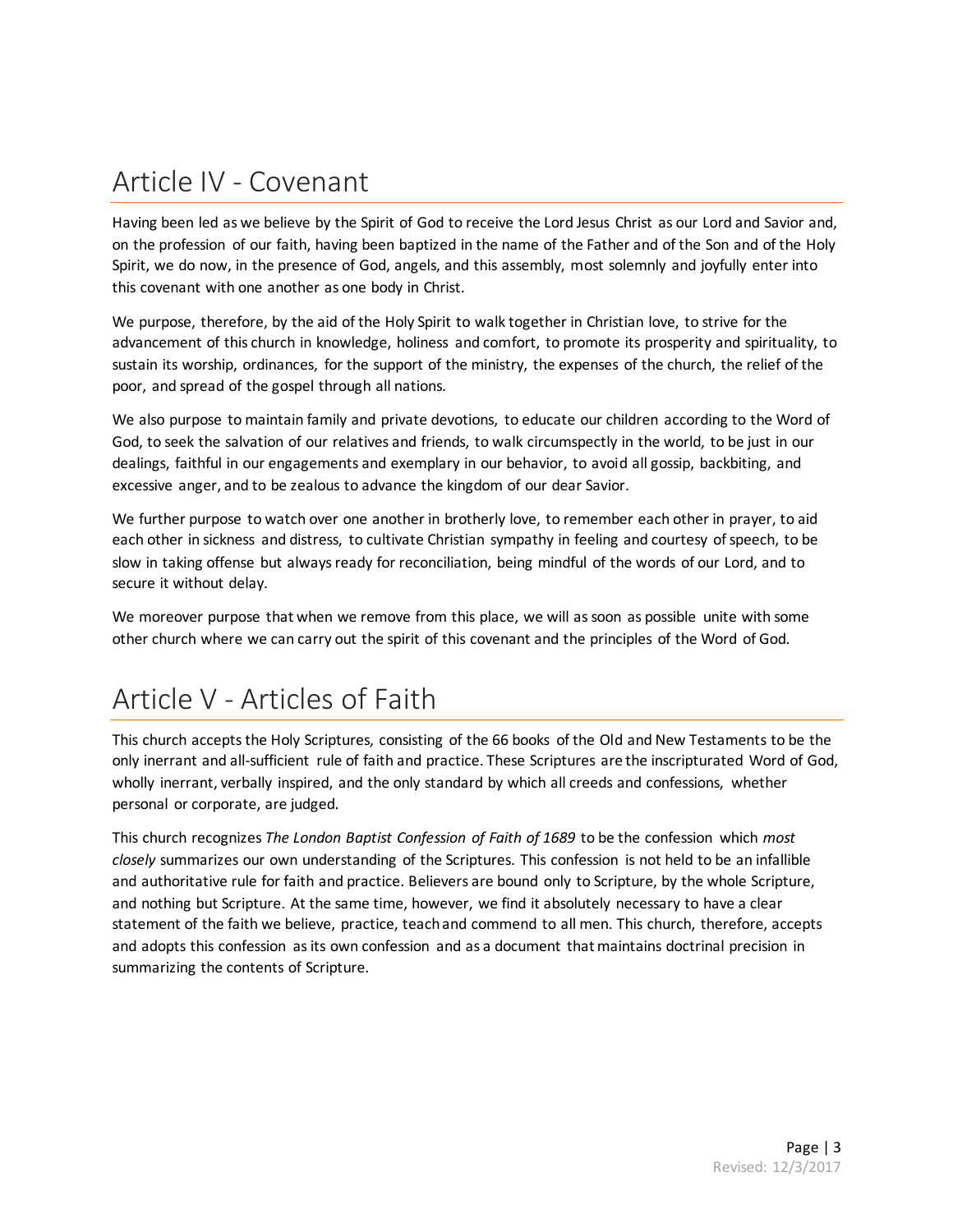*The London Baptist Confession of Faith* is an excellent summary of our faith and we claim this confession under the Word of God as our confession with the following additions and clarifications.

#### **A. Additions**

#### **Separation**

Though not dealt with in the confession, the position of this church on the issue of separation is as follows. We believe in the Biblical authority for and imperative of personal and ecclesiastical separation. The modern ecumenical movement violates this principle and should be shunned by all Bible-believing Christians (2 Cor. 6:14-18; Gal. 1:8-9; Eph. 5:11; 2 Thess. 2:14-15; 2 Tim. 2:15-21; 1 John 2:19; 2 John 10-11; Titus 3:10-11).

#### **B. Clarifications**

While the elders of this church hold to definite convictions in each of the following areas, they also recognize that individuals who can be called Reformed Baptist in every sense of the word sometimes have differing convictions in some of these areas. Therefore, this church will allow for a measure of individual liberty among members in determining their personal convictions with reference to the following theological issues:

#### **1. Covenant Theology**

We believe that God has from all eternity had only one purpose, plan, and people. We allow our members to determine for themselves, however, the extent to which they embrace a systematized covenant theology [Ch. 7; 9 (Art. 6-7); 20 (Art. 1)].

#### **2. The Status of Infants**

We do not believe the Bible is sufficiently clear on the issue of whether children who die in infancy are regenerated and, therefore, go to heaven. It is clear, however, that if any or all infants do go to heaven when they die, it is because they have been regenerated by the sovereign grace of God and are justified by the blood of Christ. We, therefore, allow for a measure of liberty in this area [Ch. 10 (Art. 3)].

#### **3. The Moral Law**

We recognize that the moral law of God, as a reflection of the unchanging character of God, never changes and is forever binding. With reference to the Sabbath-Lord's Day issue, we believe that the Bible teaches that the Christian is duty-bound to set aside his own labors on the Lord's Day and give that day over to the worship of his God. However, we allow our members to determine the particular outworking or the principles of rest and worship in their own lives [Ch. 19 (Art. 2, 5-7); 22 (Art. 7-8)].

#### **4. Eschatology**

While we believe strongly that the second coming of Christ is to be a public and glorious event, we will not insist upon the adoption of a specific millennial view as a condition for membership [Ch. 26 (Art. 4); 32].

#### **Final Comment**

Though this assembly recognizes *The London Baptist Confession of 1689* to be the confession which most closely summarizes its own understanding of the Scriptures, we also are in agreement with the Heidelberg Catechism, the Canons of Dordt, the Belgic Confession of Faith, the Westminster Confession, and especially the Philadelphia Baptist Confession in so far as these confessions are in agreement with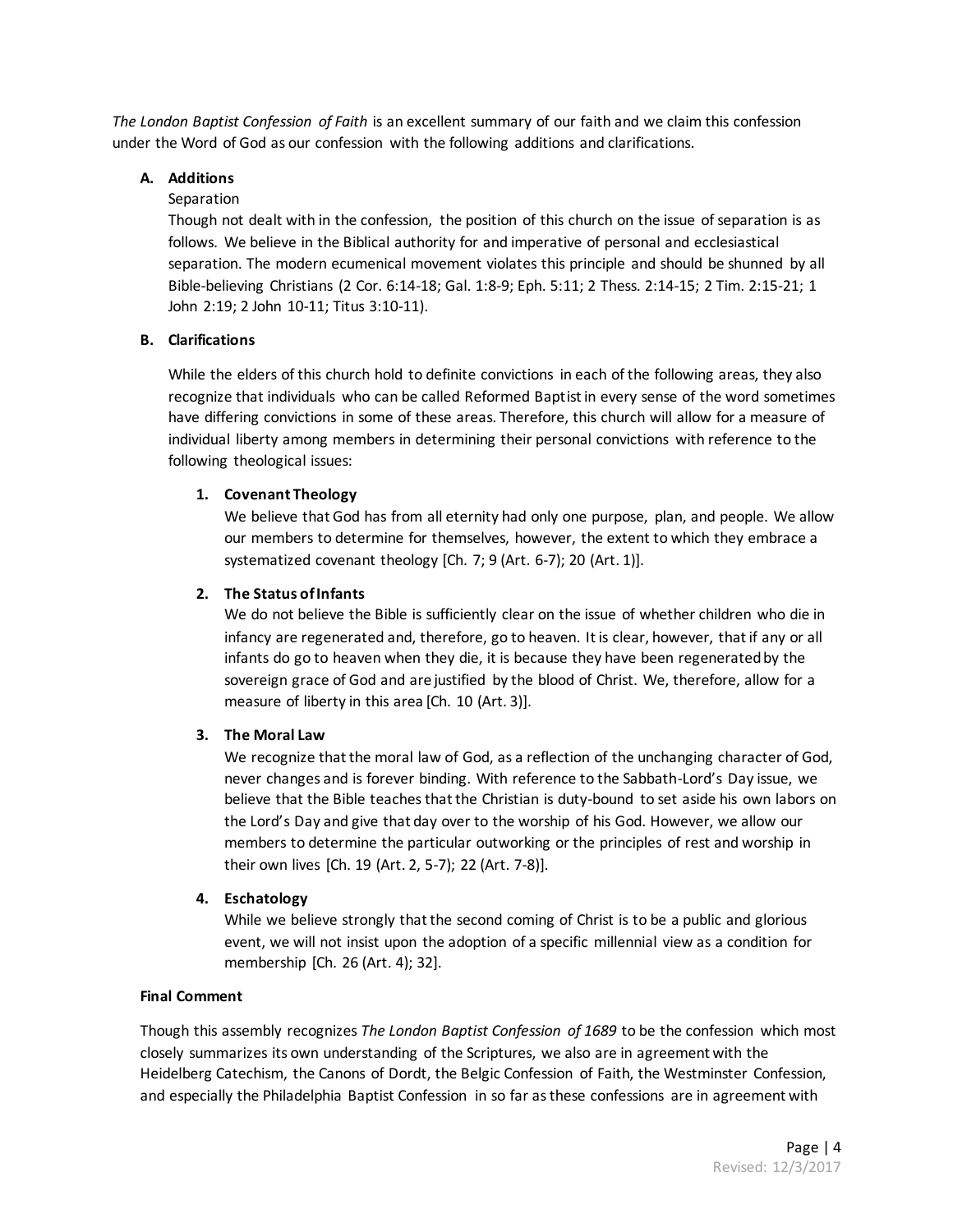this assembly's understanding of the Scriptures as taught in *The London Baptist Confession of 1689*. It is this assembly's basic agreement with the doctrines taught in these historic confessions that enable it to be referred to as a *Reformed* Baptist Church.

### <span id="page-5-0"></span>Article VI - Membership

#### **A. Eligibility**

The membership of this church shall consist of persons who have received the Lord Jesus Christ as Lord and Savior, who have subsequently been baptized by immersion, who give assurance of their willingness to obey the Word of God, who are in fundamental agreement with the articles of faith and practice stated in this constitution, who are willing to submit to the government of this church, who are not under biblically warranted discipline from any other church of like faith and practice, and who are not members of any secret society.

#### **B. Application**

All applications for membership shall be made to the elders. All applicants shall be required to meet with the elders for a membership interview, share their personal testimony of salvation and Christian experience, and if approved for membership, shall be given opportunity to share their testimony before the church. It shall be the responsibility of the elders to determine the eligibility of the applicants as described above.

#### **C. Admission**

Applicants who have been approved by the elders for admission into membership will sign an accountability form, have the right hand of fellowship extended to them at a Sunday service, and their names will be added to the membership roll, noting the date they joined and how they were received into membership. Those who have not been baptized will be received into membership through baptism. Those who have previously been baptized will be received into the church through transfer, profession of faith, or restoration, upon the recommendation of the elders.

#### **D. Duties**

- **1.** Members shall strive to keep their covenant obligations. They should honor and esteem their pastors and pray for them daily. They will endeavor to preserve the unity of the church and, if at any time they find themselves opposed to the fundamental doctrines of this church, they will not seek to disrupt its fellowship, but will seek out the elders for special counsel. If a satisfactory solution is not found, they will withdraw from its membership.
- **2.** Every member of this church is expected to attend its meetings, work for its up-building, guard its name in the community, and contribute regularly and according to his ability for the expenses of the church.
- **3.** Members shall strive to keep the elders and deacons informed of spiritual or material needs.
- **4.** Support for this church shall be through voluntary offerings.

#### **E. Removal**

Church membership is a serious matter and it should not be terminated lightly. Members may be removed from the church through: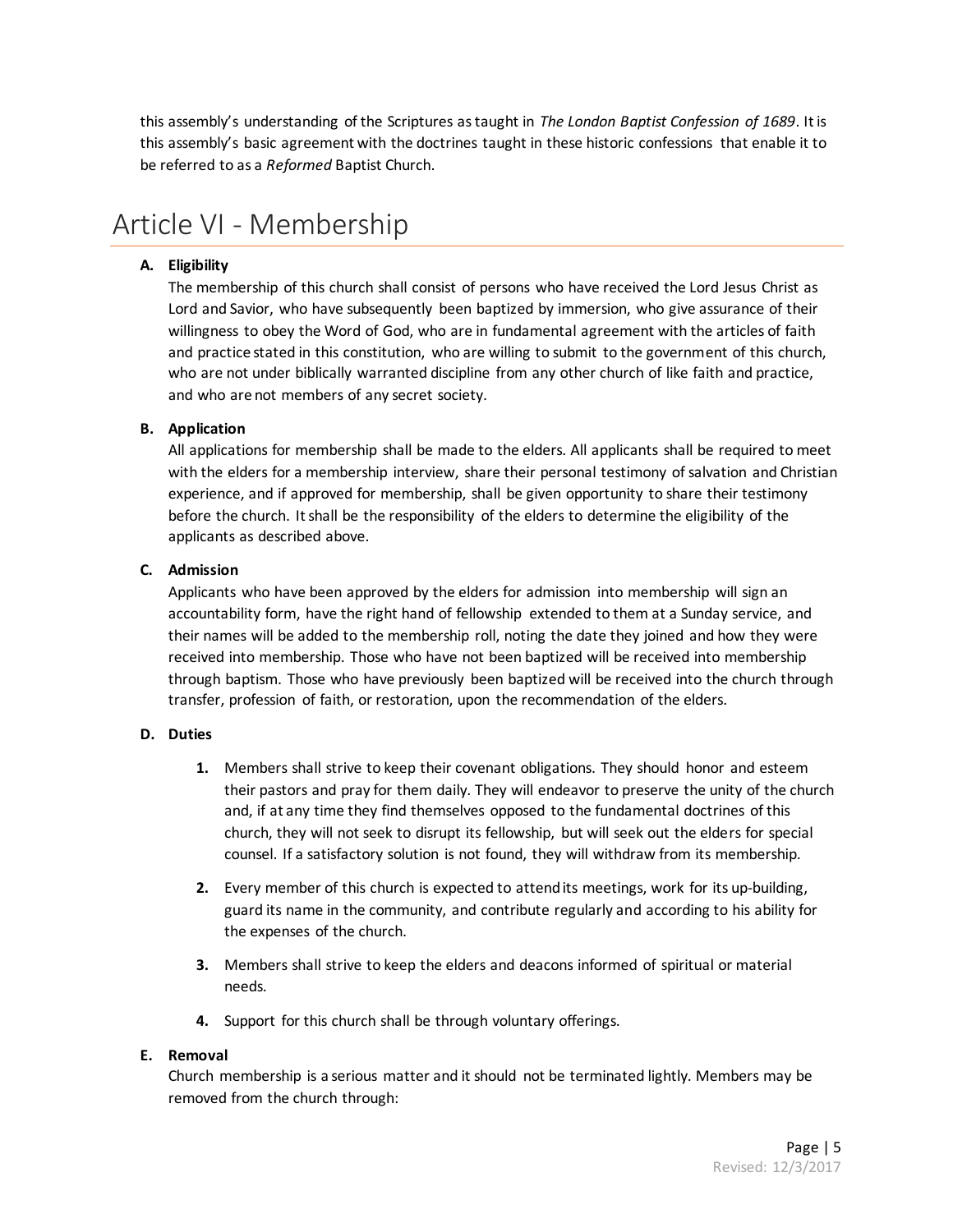- **1.** Transfer. A member in good standing who requests to be dismissed to the fellowship of another church of like faith and practice will be granted a letter of transfer upon a request from the church they wish to join. A member in good standing who requests to be removed from this church in order to unite with a church not of like faith and practice will be granted a letter of Christian character upon a request from the church they wish to join.
- **2.** Excommunication. When a person is excommunicated, their name will be removed from the membership roll.
- **3.** Termination. In cases where a transfer or excommunication is not applicable, a member in good standing may be removed at the discretion of the elders.
- **4.** Death. When any member is removed from our midst through death, their name will be removed from the roll. We take comfort knowing that these names remain in the Book of Life!

When a person is removed, the name, date, and reason that the person was removed will be recorded.

#### **F. Discipline**

- **1.** Although there are many sins that may be forgiven without entering into the process of church discipline (Proverbs 10:12; 19:11; and Ephesians 4:1-3), it is biblically necessary when a person: refuses to repent of sin (Matthew 18:15-20; 1 Corinthian 5:1-13; Galatians 6:1), causes division within the church (Titus 3:9-11), or promotes false teachings (Romans 16:17- 18; 2 John 1:9-10).
- **2.** Church discipline will usually follow this process:

*First*, "If your brother sins against you, go and tell him his fault, between you and him alone. If he listens to you, you have gained your brother." (Matthew 18:15) The person who sinned will be confronted privately. The purpose is to clearly identify the sin involved and call the person to repentance.

*Second*, "But if he does not listen, take one or two others along with you, that every charge may be established by the evidence of two or three witnesses." (Matthew 18:16) At this point other members become involved. It is their responsibility to determine if the initial accusation is true or false. If they find that the accusation is false, then the matter must be dropped immediately. If they find that the accusation is true, then they must try to persuade and convince the person who sinned to repent.

*Third*, "If he refuses to listen to them, tell it to the church." (Matthew 18:17a) Since the person has hardened his heart and refused to repent, the matter must be made known to the church. A special meeting will be called to publicly inform the congregation of the charges. The church, under the guidance of the elders, will then decide how to work together to confront the straying member.

*Fourth*, "And if he refuses to listen even to the church, let him be to you as a Gentile and a tax collector." (Matthew 18:17b) The person who stubbornly refuses to repent must be removed from the fellowship of the church and no longer receive the privileges and benefits of church membership. In cases of church discipline a church vote is required to remove a name from the membership roll.

Since the NT presents a varied approach to church discipline (1 Corinthians 5:1-13; 2 Thessalonians 3:14-15; Titus 3:10-11), and there are occasions in which the offender makes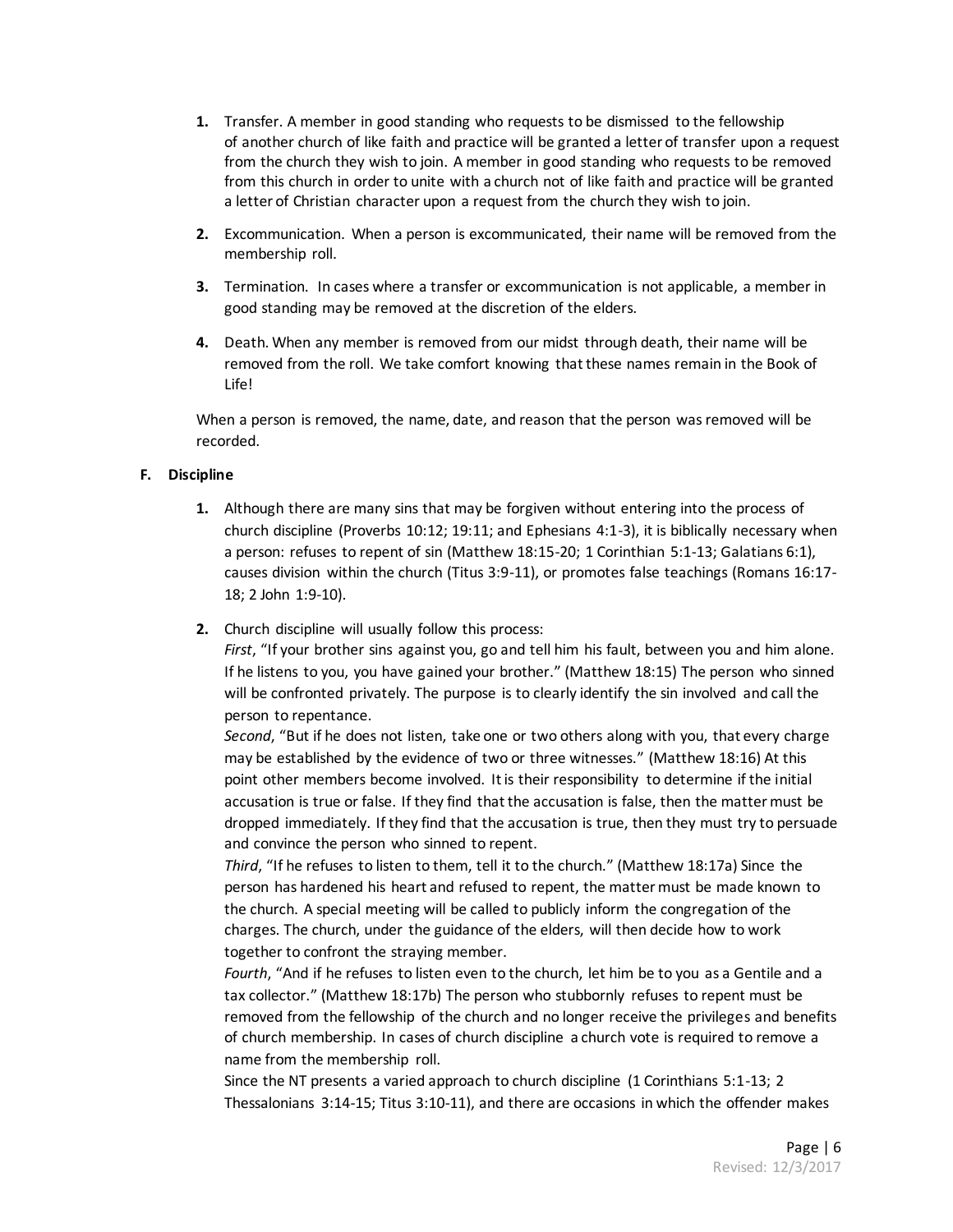it impossible to complete all the steps outlined in Matthew 18, the elders may accelerate the process of church discipline, or skip steps, as they deem necessary, with the exception of the final step requiring a church vote. During the process of discipline the elders may also limit certain privileges of membership to encourage repentance, including but not limited to: removal from church offices, committees, functions, ministries, and withholding participation in the Lord's Supper.

The intention is to bring about repentance, reconciliation and restoration as quickly as possible to avoid harm to the individual, the church and most importantly the name of Jesus Christ. As soon as the individual repents, the process of church discipline will stop. Even after the person has been removed from the fellowship of the church, they may repent and be restored (2 Corinthians 2:5-11).

- **3.** If a member leaves this church or requests to withdraw their membership while in the process of church discipline, such disassociation will in no way function to end the church disciplinary process. This church will continue the disciplinary process until restoration has been achieved or the member is removed from membership as described in point 2 above.
- **4.** If a member leaves this church because of church discipline and it comes to the attention of this church that the member is either seeking membership or regularly attending another church, the elders of this church may inform the leadership of that church about the reasons for the disciplinary actions taken by this church.

### <span id="page-7-0"></span>Article VII - Officers

#### **A. General Statement**

The following section applies to both elders and deacons.

#### **1. Qualifications**

#### *All elders and deacons, as well as anyone who teaches in this church, shall:*

- a. Give evidence of a growing relationship with Jesus Christ.
- b. Agree with the fundamental doctrines of this church.
- c. Be loyal to the leadership of this church.
- d. Be separated to God from worldliness.
- e. Be a member of this church.
- f. Regularly attend the services of this church.
- g. Practice personal and family devotions.
- h. Have a good reputation in their home, community and place of employment.

#### **2. Call**

While recognizing that it is Christ, the Head of the church, who appoints His office bearers, we also recognize our responsibility as a local assembly to discern and acknowledge His divine appointments in our midst. To this end, the following three-step procedure will be followed in the appointment of all elders and deacons.

a. **Nomination**

Any member of this church may submit the name of any male member or his own name, provided he is a male, for consideration by the elders for the office of either elder or deacon.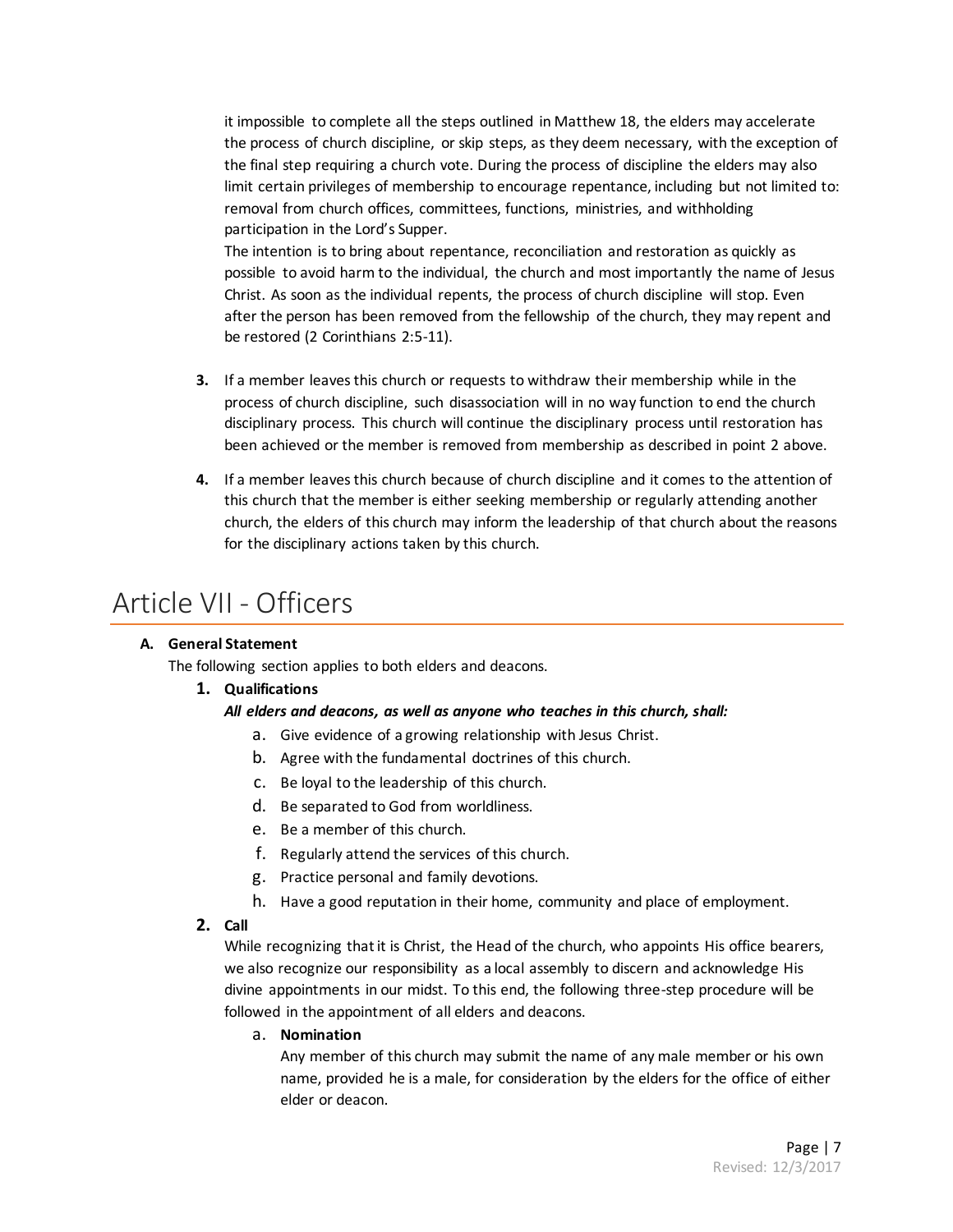Any member submitted for consideration for office in this church must meet the qualifications listed in Article VII, Sections A1 and B1, for the office of elder and the qualifications listed in Article VII, Sections A1 and C1, for the office of deacon.

#### b. **Evaluation**

The elders will evaluate each name submitted according to the biblical guidelines referred to above. If a candidate meets the biblical requirements of the office, receives unanimous recommendation from the elders, and is willing to serve, his name will be submitted to the congregation for consideration.

For a period of not less than four weeks, the congregation will be given opportunity to state any biblical reasons why the candidate should not be ordained to office. If objections are forthcoming, the elders will carefully, objectively, and confidentially investigate them, taking as much time as necessary to do so. If the objections are valid in the judgment of the elders, the ordination will either be postponed until the problem can be resolved or will not go forward, at the discretion of the elders. If the objections are not valid in the judgment of the elders, ordination will take place as planned.

#### c. **Ordination**

All candidates for office who have completed the above procedure shall be ordained to office by the laying on of hands of the existing eldership. The ordination ceremony shall take place at a regular service of the church and shall be announced for at least two weeks before it occurs

#### **3. Tenure**

The tenure of both elders and deacons shall be indefinite.

#### **4. Evaluations**

Elders and deacons dramatically affect the unity, purity, beliefs, and direction of the church. Therefore, these officers will be regularly evaluated for the spiritual welfare of the church. Since these men labor so hard for the church, and the Scriptures teach us to esteem our leaders, the tone of these evaluations will be positive, edifying, and encouraging. Each evaluation will be a God-honoring process based upon scriptural principles designed to help keep the leadership focused, strengthened, and accountable. The evaluations will follow this process:

- a. The elders will conduct a regular evaluation every two years for each officer. Additionally the elders may call for a special evaluation of any officer at any time an officer's qualifications or effectiveness may be in question, an accusation is brought against an elder in accord with 1 Tim 5:19, or an officer wishes to remove himself from office.
- b. The elders will request congregational feedback prior to every regular evaluation through a confidential questionnaire to help determine the officer's effectiveness in ministry. Only the elders, excluding an elder under review, will view the responses
- c. The elders will meet privately with the officer under review. At the evaluation, the officer will freely acknowledge any deviations from the Articles of Faith. The officer's life and ministry will be measured against the standard given in 1 Tim. 3:1- 13 and Tit. 1:5-9. The elders will carefully examine him to make sure he is still biblically qualified to hold the office and evaluate the effectiveness of his ministry. They will lovingly admonish him concerning his weaknesses and commend him for his strengths.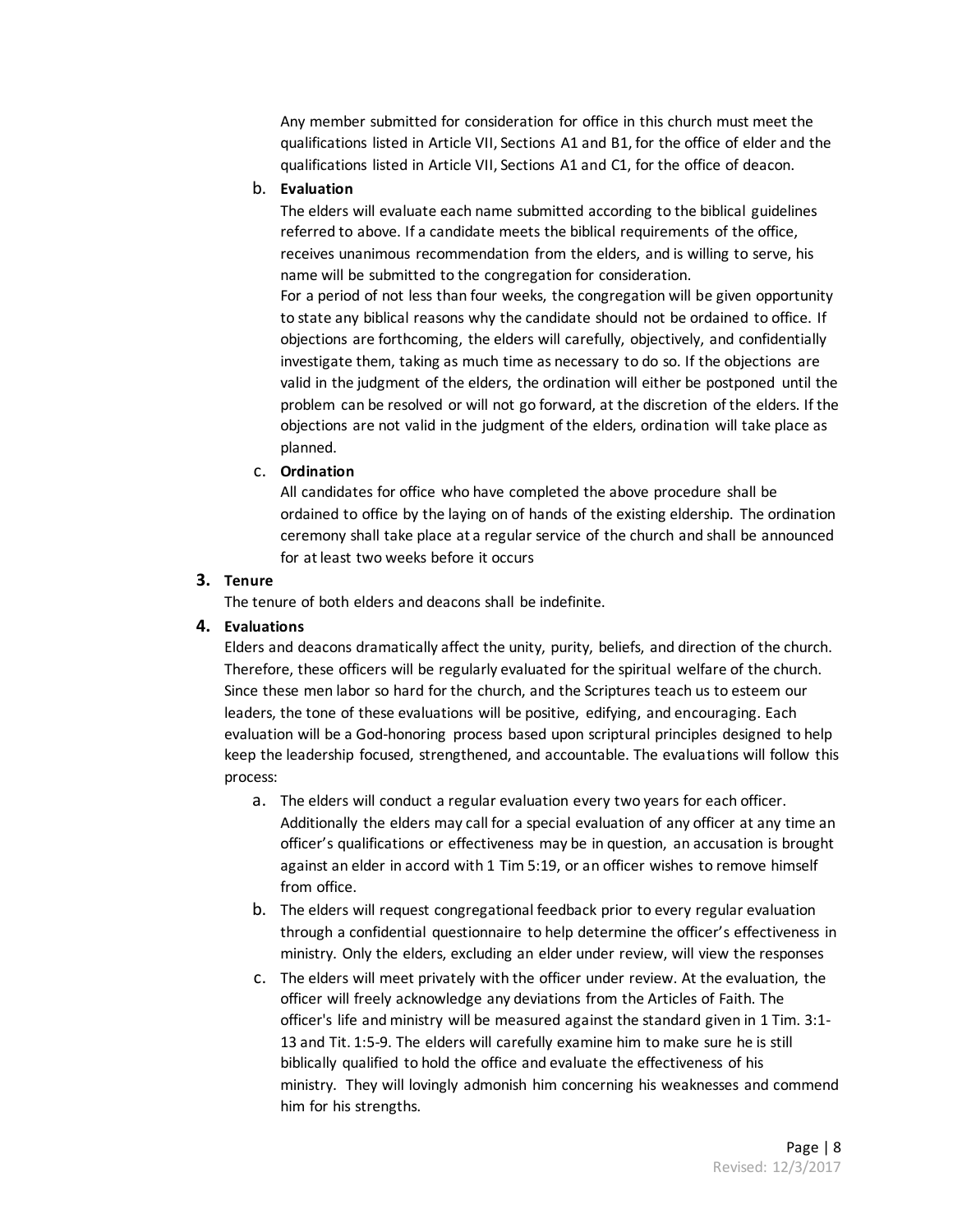- d. All officers will continue in office unless the majority of the elders determine that he should step down from his office. If it is an elder being evaluated, the decision will come from the remaining elders.
- e. A special business meeting will be called to announce the removal of any officer. If a public rebuke is necessary, the elders will carry out this difficult task (1 Tim. 5:20). The results of all other officer evaluations will be reported to the congregation at the next business meeting.

#### **5. Meetings**

The elders and deacons will meet as a full board once a month to conduct the business of the church. In addition, the elders and deacons may meet, separately or together, more often as considered necessary. These meetings are an opportunity for members to express their material and spiritual needs and to share any special concerns they have about the leadership and body life of our church. To this end, any member may attend any leadership meeting, provided advance notice is given.

#### **B. Elders**

In the following section the term "elder" refers to men holding the biblical office generally while the term "pastor-teacher" refers to the man or men who are regularly engaged in the pulpit ministry of the church.

#### **1. Qualifications**

The office of elder shall be regarded as a divine appointment, and it shall not be lightly formed nor rudely severed. The elders of this church shall fulfill all of the qualifications of 1Timothy 3:1-7 and Titus 1:5-9. They shall be believers in and preachers of all of the Articles of Faith accepted by this constitution (Article V).

#### **2. Call of Pastor-Teacher**

- a. The pulpit committee shall be comprised of the elders and deacons.
- b. When it becomes necessary to call a pastor-teacher, the pulpit committee shall, without unnecessary delay, investigate a minister of the gospel who is of good report and carefully examine him as to his salvation, doctrine, Christian conduct, and call to the ministry. He shall be required to state in writing his adherence to the articles of faith, covenant, and constitution of this church. He shall be invited to supply the pulpit for a Sunday and to state whether or not he is willing to be considered for the pastorate.
- c. Only one candidate shall be considered at a time.
- d. A call to the pastor-teacher shall be extended at a meeting of the church called for that purpose and announced from the pulpit for two Sundays immediately preceding that meeting. A three-fourths majority vote is required to extend a call. Voting shall be by secret ballot.
- e. If the church votes to extend a call to the candidate, a written call and agreement shall be presented to him. This call shall give all of the details of the church-pastoral relationship, including salary, housing, vacation, etc., after these matters have been discussed with the pastor-teacher and mutually agreed upon.

#### **3. Duties**

a. The elders' special duties are, according to the Scriptures, the giving of themselves to prayer, the ministry of the Word, the administration and oversight of the ordinances, the pastoral oversight of the flock, and the general guidance of the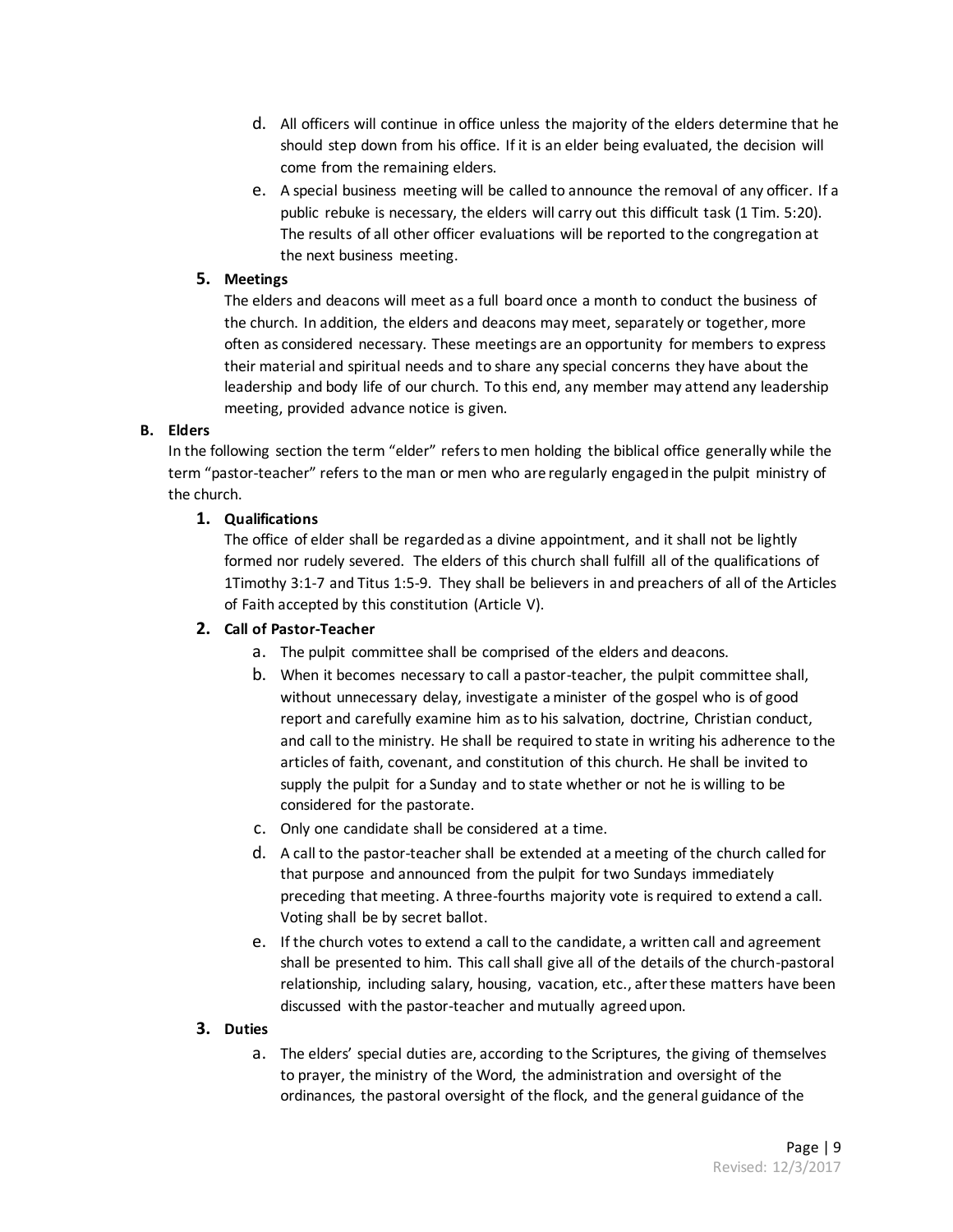spiritual welfare of the church

(1 Tim. 3:1-7; 1 Peter 5:1-4; Acts 6:4; 1 Tim. 5:17; Heb. 13:17).

- b. An elder shall be a moderator of all business meetings of the church.
- c. The elders shall be ex-officio leaders of all organized groups and committees connected with the church.
- d. All personnel of the church are to be approved by the elders.

#### **C. Deacons**

#### **1. Qualifications**

All men serving in the office of deacon must meet all the qualifications given in Acts 6:1-6 and 1Timothy 3:8-13

#### **2. Duties**

The deacons' special duties are, according to the Scriptures, to see that the material needs and concerns of the church are met. Specifically, the deacon shall:

- a. Collect, record, and dispense the monies of the church in an orderly fashion, under the headship of the elders, with accountability to the members, and in accordance with the laws of the land, provided these laws are not contrary to Scripture.
- b. Maintain a benevolence fund for charity and emergency use. Benevolent offerings shall also be considered a part of this fund. The deacons shall be sovereign in giving from this fund, and they need not give account to the church or make public their use of these monies except for strict financial disclosure.
- c. Care for the property of the church and shall hold, repair, invest, and preserve the same. No officer of this church shall have the authority to buy, sell, lease, rent, take out a loan, or handle church property in any manner to exceed the amount of moneys budgeted without church approval.

#### **D. Other Offices**

Other offices and positions may be created by the elders as needed. All additional officers must meet all of the requirements listed in Article VII, Section A1. Any additional positions involving a salary must be approved by the church with regard to the position and salary involved.

# <span id="page-10-0"></span>Article VIII - The Ordinances

The Bible teaches that the Lord Jesus Christ has left two ordinances for His church to observe until He returns. These ordinances are baptism and the Lord's Supper. Though these ordinances are great aids to a believer's growth and progress in grace, we believe they are aids only. Neither the waters of baptism nor the bread and the cup of the Lord's Table impart grace to the participants or have any saving merit.

#### **A. Baptism**

Baptism according to the Scriptures is an initiatory ordinance which takes place only once and has a three-fold purpose:

- **1.** It is a picture of the believer's union with Christ in His death, burial, and resurrection.
- **2.** It is a picture of the fact that the believer's sins have been washed away by the blood of Christ and through faith in His atoning sacrifice.
- **3.** It is the God-ordained means for the believer to unite with the local church (Acts 2:38, 41, 47; 5:13-14). For this reason, we will receive into membership only those who have been baptized by immersion after their conversion, and we will baptize only those persons who desire to unite with our church.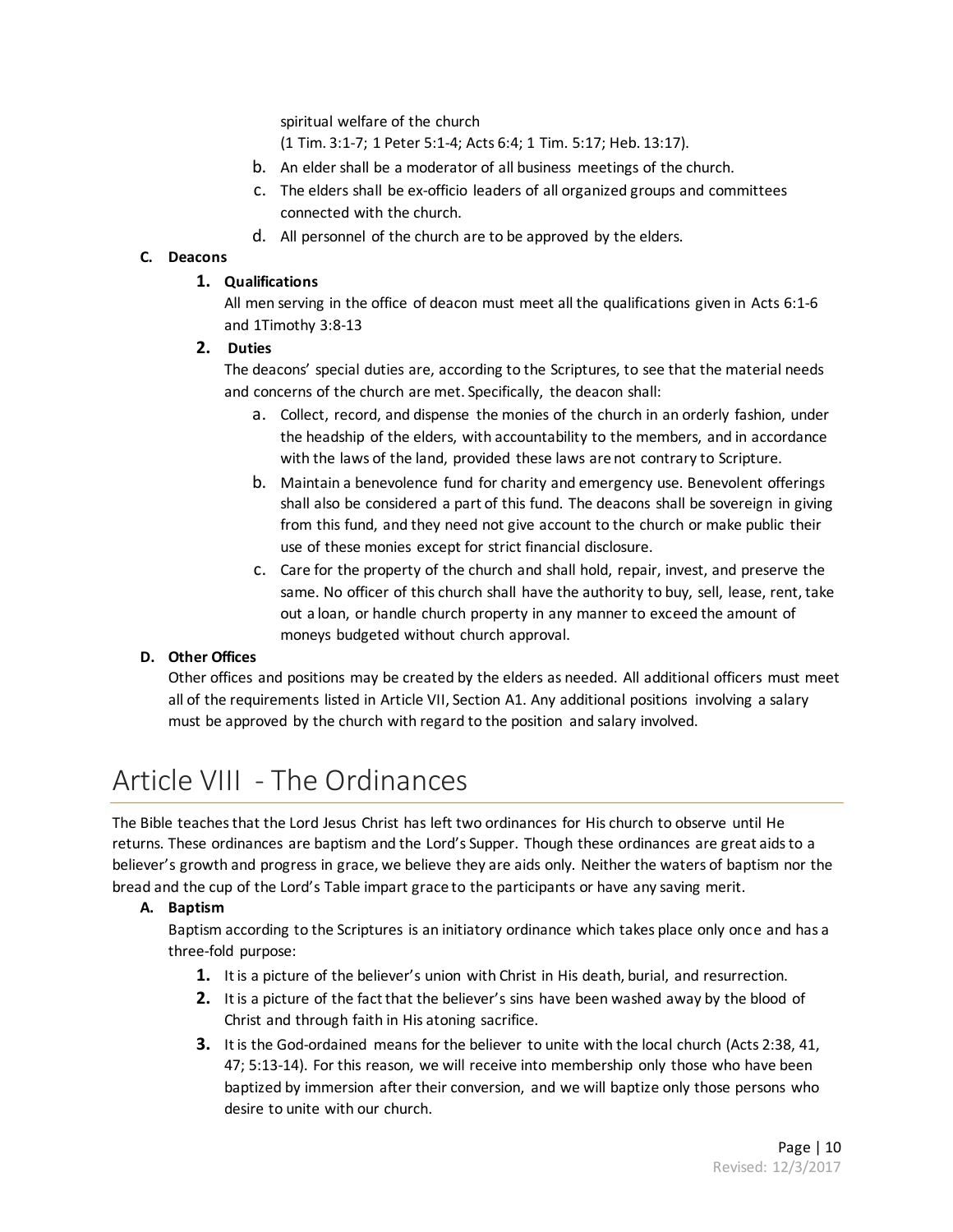#### **B. The Lord's Supper**

The Scriptures teach that the Lord's Supper is to be observed by believers only, and only by believers who are walking in obedience to God and are in fellowship with their brothers in Christ. For this reason, the elders shall seek to maintain the purity of this ordinance by insisting through both private and public exhortation that all those who participate in the Lord's Supper:

- **1.** Be regenerate and living lives consistent with their profession.
- **2.** Be members of an evangelical local church.
- **3.** Not be knowingly tolerating any situation or circumstance which is causing division between themselves and any other brother or sister in Christ. All those who meet these biblical criteria are welcomed to the table of the Lord.

### <span id="page-11-0"></span>Article IX - Teachers

James said, "Not many of you should act as teachers, my brothers, because you know that we who teach will be judged more strictly." Because God has high standards for those who would teach His Word, the following standards will be applied to all teachers in this church.

- **A.** All teachers must meet the qualifications detailed in Article VII, Section A.
- **B.** It is further expected that all teachers will study diligently for their classes, pray for their pupils, seek to grow in teaching skills, attend teachers' meetings, and call on their class members as necessary.

# <span id="page-11-1"></span>Article X - Committees

Committees are sometimes needed to implement change, work on projects, and achieve certain goals. Therefore committees will be formed and dissolved as necessary by or under the direction of the elders. All committee members will serve at the discretion of the elders. Each committee shall be responsible to the elders for its work. Although the elders are ex-officio leaders of all committees the deacons will be entrusted with overseeing the committees which pertain to their office.

### <span id="page-11-2"></span>Article XI - Meetings

#### **A. Quorum**

The active members present and voting at any business meeting shall constitute a quorum.

#### **B. Qualifications for Voting**

Only active members of the church who are 18 years old or older, and are not in the process of church discipline, are eligible to vote.

#### **C. Rules**

- **1.** Robert's Rules of Order shall be the parliamentary manual for this church. If there is any conflict between this constitution and Robert's Rules of Order, the provisions of this constitution shall stand.
- **2.** A simple majority vote of qualified and voting members at any business meeting called in accordance with the requirements of this constitution shall be required to pass all items brought before the church unless otherwise stated in this constitution.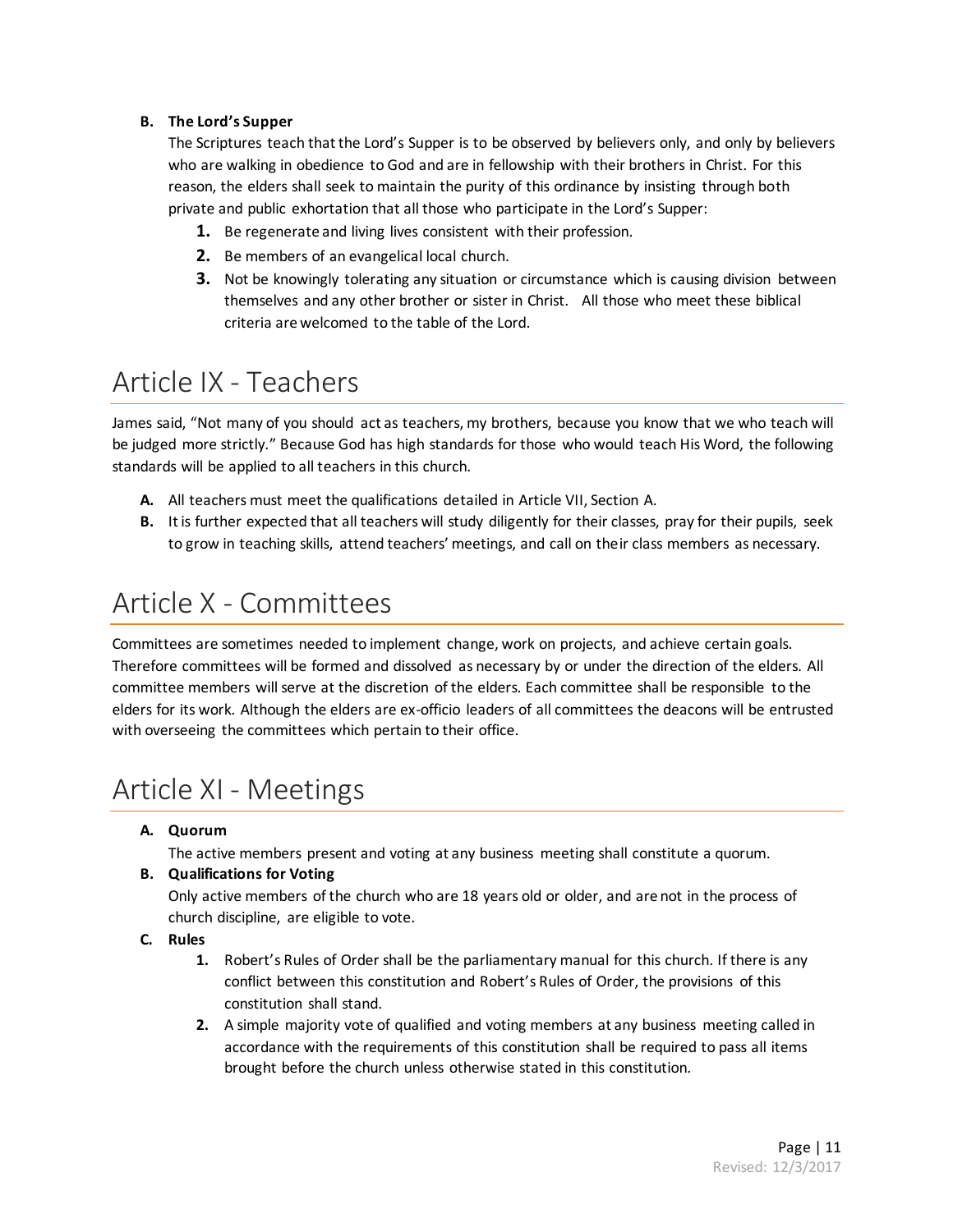**3.** All elections of officers, purchase of property, expenditure of funds, and such other matters as deemed wise by the chairman shall be voted on by secret ballot. All other decisions may be made by voice or show of hands.

#### **D. Absentee Ballots**

Absentee ballots will be permitted for all elections of officers and specially-announced business to members in good standing if due to an unavoidable absence. The request for such a ballot must be made to an elder by the Sunday prior to the business meeting.

#### **E. Schedule**

- **1.** We will regularly assemble every Sunday morning and evening to worship God (Acts 2:42-47; Heb 10:24-25; 2 Tim 4:1-4; London Baptist Confession of Faith, Chapter 22, Art. 5-6).
- **2.** Special business meetings may be called at any time by the elders. Prior notice of the meeting must detail the time and purpose of the meeting and must be given at two regular services of the church.
- **3.** One business meeting shall be held during the second quarter.
- **4.** One annual business meeting shall be held during the fourth quarter. At this meeting, annual reports on all standing committees shall be presented to the church, a resume of the year's work shall be prepared by the elders and presented, and the budget for the ensuing year shall be voted on.

### <span id="page-12-0"></span>Article XII - Policies

#### **A. Financial**

- 1. The fiscal year shall be the calendar year.
- 2. This church is a non-profit organization and shall be financed only by voluntary offerings.
- 3. No financial obligation in any form shall be placed upon this church in excess of the amount of moneys budgeted without a church vote. Voting shall be by secret ballot.
- 4. The elders and deacons shall prepare a budget for church approval at the annual business meeting.
- 5. There shall be only one treasury for the whole church.

#### **B. Missionary**

- 1. It shall be the policy of this church to support missions which are in fundamental agreement with the doctrinal positions of this church.
- 2. If a missions agency is involved, the elders or deacons will make the congregation aware of any doctrinal or financial concerns.

#### **C. Marriage**

All weddings performed by an elder of this church and weddings performed in this church building must be in agreement with the RBC Christian Lifestyle Statement, between two Christians, and approved by the elders.

#### **D. Auxiliary Organizations**

- 1. No organization shall be formed or considered a part of this church before its sponsors have submitted their plans to the elders for sanction and until approval has been granted.
- 2. All officers, regular workers, and regular teachers having to do with any function of this church shall be members of this church in good standing.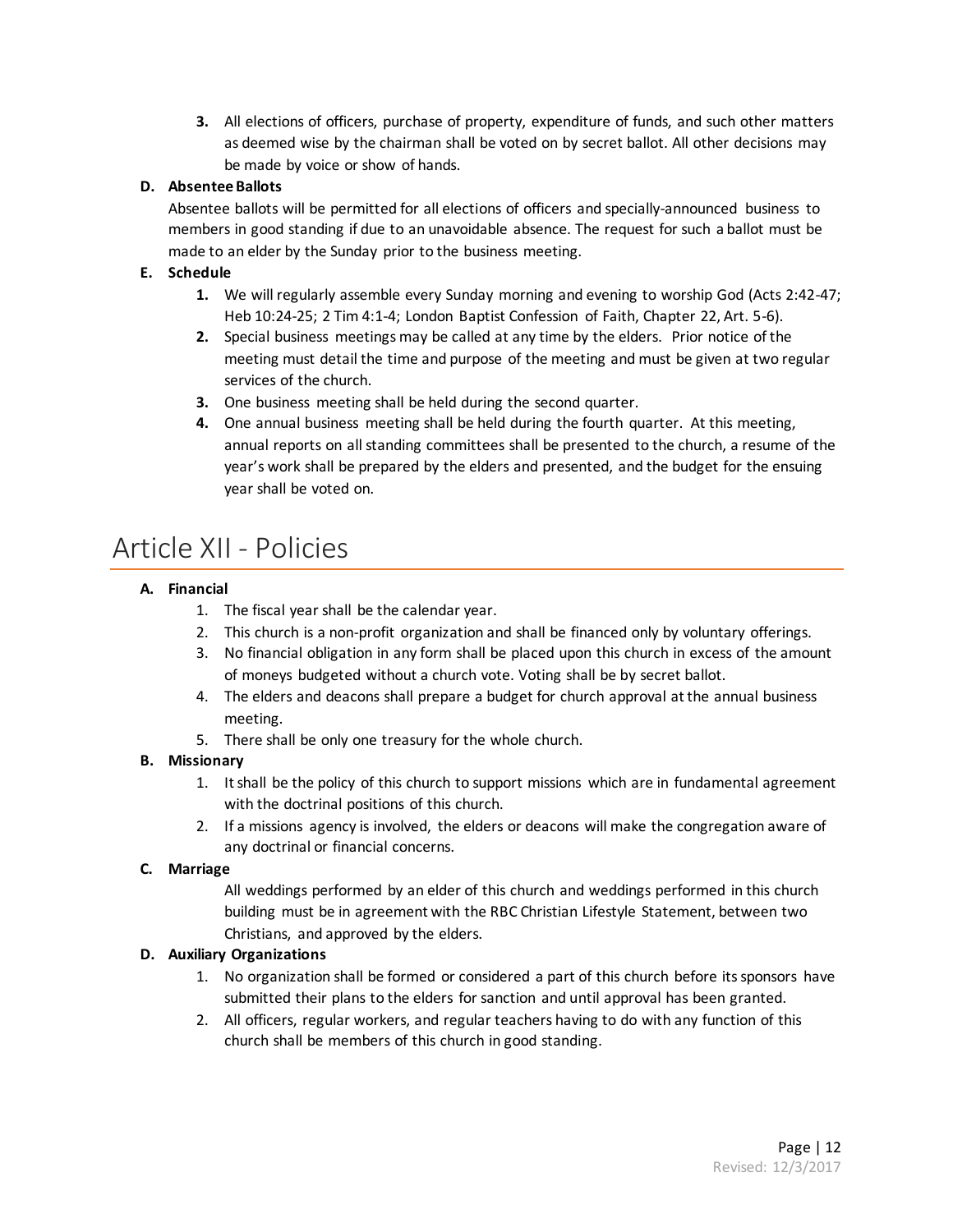### <span id="page-13-0"></span>Article XIII - Properties

#### **A. Acquisition**

All purchase of property and building or new buildings or major remodeling of facilities must be recommended by the elders and deacons and approved by the church.

#### **B. Dissolution**

- 1. In case of organic division of the church membership, church property shall belong to those members who abide by this constitution.
- 2. In case of total disbanding of this church, the physical properties shall be sold, and the total gain shall be distributed among the missionaries and missionary organizations who maintain the doctrinal convictions set forth in this constitution.

### <span id="page-13-1"></span>Article XIV - Amendments

This constitution may be amended at any business meeting of the church by a simple majority of the total membership who are eligible to vote provided that:

- A. The proposed amendment has been posted for at least two consecutive Sundays prior to the meeting to vote.
- B. All legal requirements of the state of Michigan have been met so long as these requirements are not in conflict with the Scriptures.

# <span id="page-13-2"></span>Article XV - Christian Lifestyle Statement

In view of the need for Christians to maintain biblical standards in a secular society, and considering that some churches/denominations who define themselves as "Christian" have departed from historical Christian orthodoxy pertaining to moral lifestyle, the elders, deacons, and congregation of The Reformed Baptist Church of Kalamazoo affirm the following statement on Christian lifestyle.

- 1. We *affirm* that the Bible clearly reveals God's will for the lifestyle of His redeemed people. We *deny* that biblical standards in such areas as the family and sexuality are outdated in modern times. [Deuteronomy 4:2; Psalm 119:89; Matthew 5:17-19; Mark 13:31; Romans 15:4; 1 Corinthians 10:6-11]
- 2. We *affirm* that human sexuality is a good gift from God to be received with thanksgiving and to be enjoyed only in the context of the marriage covenant. We *deny* that sexual activity outside of marriage is necessary for the full development of human personhood but rather violates human personhood and is sin against God. [Genesis 1:27-28; 2:18-25; Proverbs 5:18-19; Song of Songs; Hebrews 13:4]
- 3. We *affirm* that God in the Bible defines marriage as a life-long, exclusive covenant between a man and a woman. We *deny* that same-sex relationships constitute marriage in the biblical sense. [Genesis 2:24; Matthew 19:3-9; Romans 7:2-3]
- 4. We *affirm* that only within marriage as defined in #3 above is sexual activity pleasing to God. We *deny* that homosexuality, lesbianism, incest, bestiality, adultery, premarital sex, or pornography are pleasing to God but rather are moral abominations to Him. [Exodus 20:14, 17;